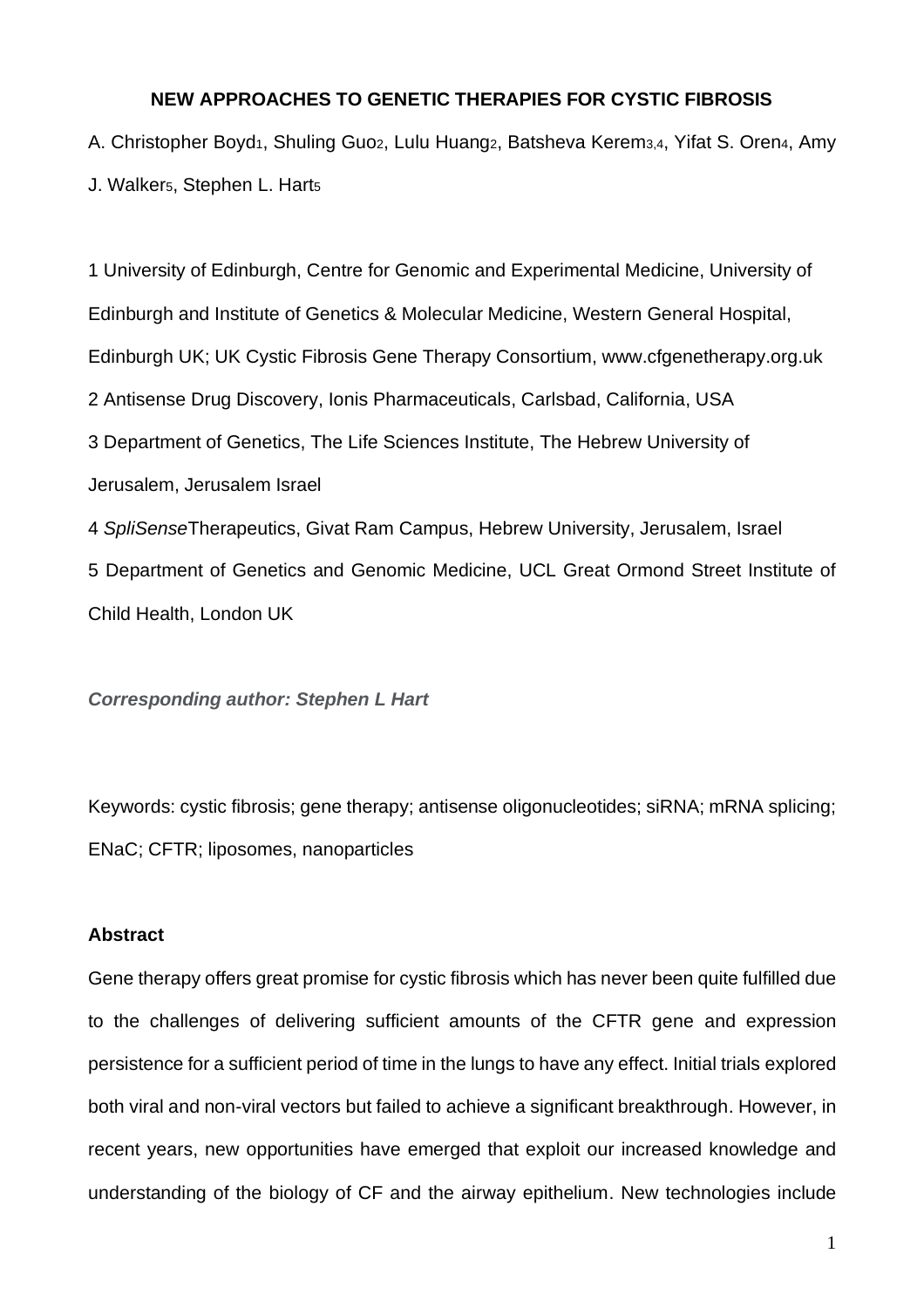new viral and non-viral vector approaches to delivery, but also alternative nucleic acid technologies including oligonucleotides and siRNA approaches for gene silencing and gene splicing, described in this review. We also briefly discuss other emerging technologies including mRNA and CRISPR gene editing that are advancing rapidly.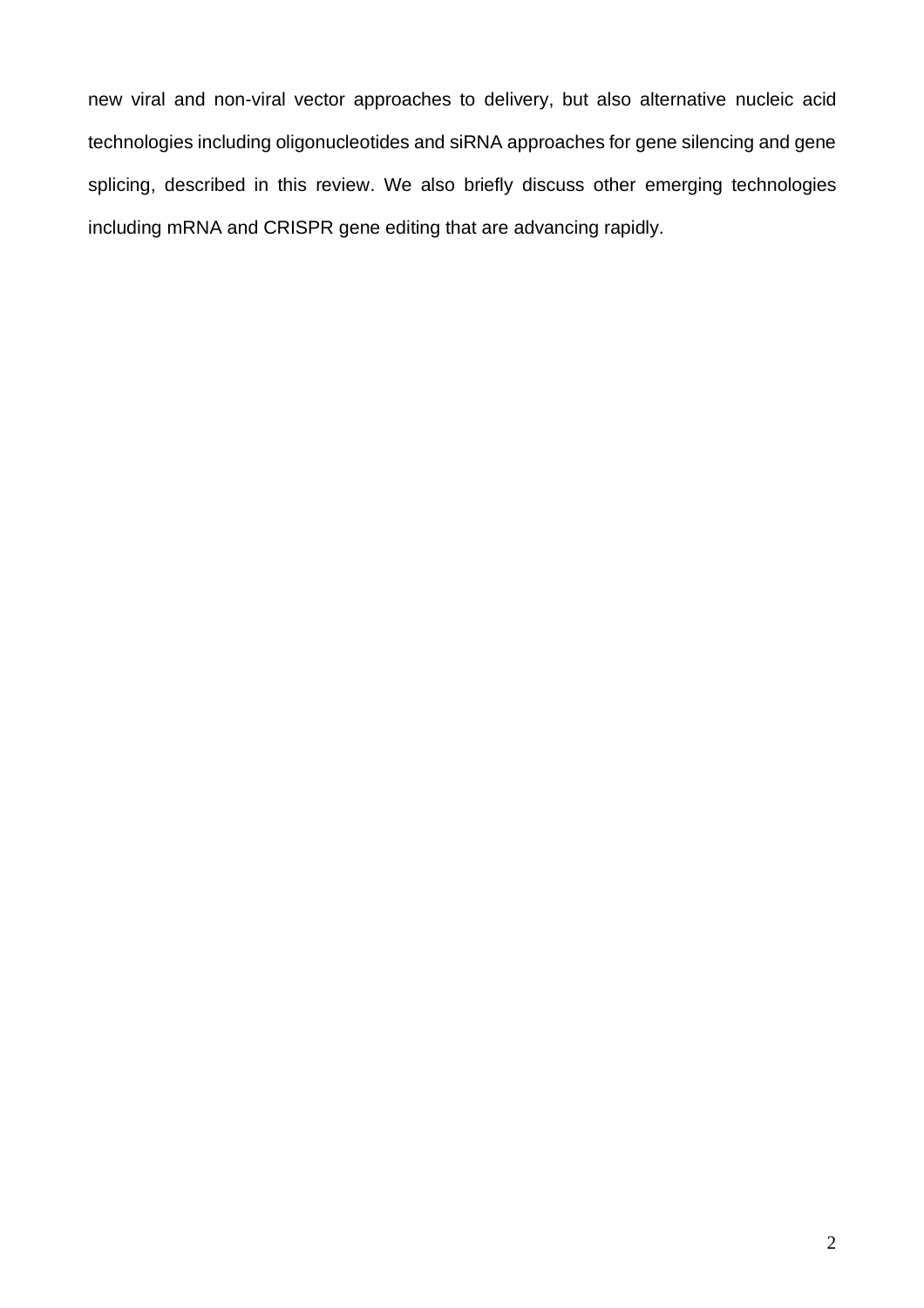## **Introduction**

Cystic Fibrosis (CF) is caused by mutations in the gene encoding the cystic fibrosis transmembrane conductance regulator (CFTR), a cyclic AMP-activated chloride channel. Mutations in *CFTR* lead to imbalanced water and ion movement across the airway epithelium, resulting in thickened mucus, chronic bacterial infection and inflammation, with progressive loss of pulmonary function. CFTR modulators offer therapeutic opportunities for a wide range of *CFTR* mutations, [1-3], which should enable treatment for approximately 90% of CF patients. However, a substantial number of patients, such as those with class I mutations, including premature termination codons (PTCs) and other variants where CFTR protein is not produced, are not amenable to modulator therapies. In addition, while modulators are well tolerated for most patients, Lumacaftor-Ivacaftor therapy has been associated with ocular and hepatic side effects in some patients, while dyspnea may affect others [4]. Therefore, for patients where modulators are ineffective or not well-tolerated, alternative therapies are required and there are now numerous genetic approaches under development that offer promise for these groups of patients including novel siRNA and oligodeoxynucleotides in addition to plasmid-mediated and viral therapies, which are discussed in this review (Table 1).

CF gene therapy clinical trials by delivery of CFTR performed with Adeno-associated virus (AAV) and adenovirus, as well as non-viral liposome formulations continue to offer promise but so far have not led to the hoped-for clinical breakthroughs that this approach offers [5, 6]. In this review, we report a recent liposomal trial for CF gene therapy, the largest ever gene therapy trial for CF[7],m and the development of a novel lentiviral vector that is progressing to clinical trials [8]. Other genetic approaches to therapy described in this review include alternative ion channel approaches by inhibition of the epithelial sodium channel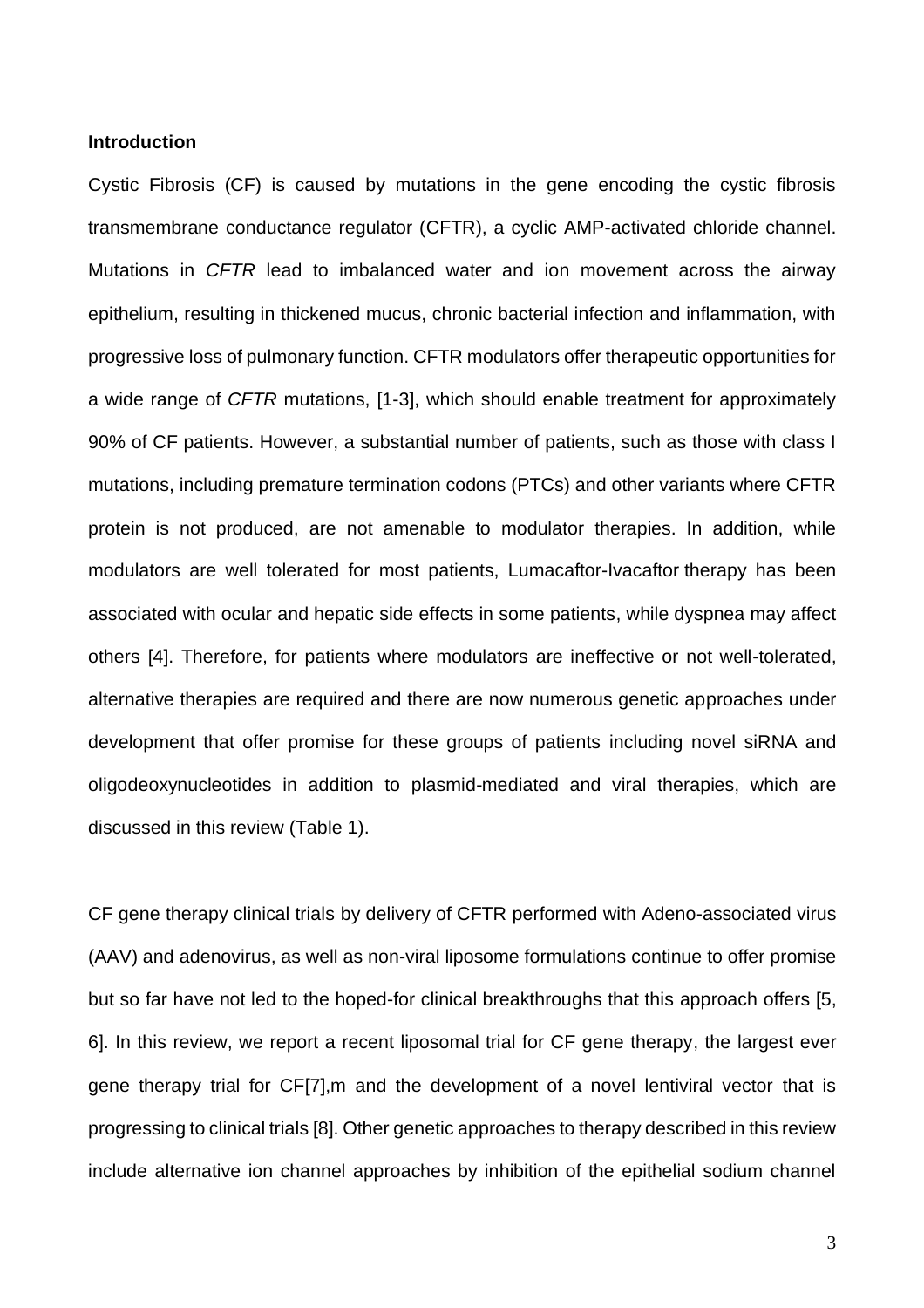(ENaC) (Fig. 1) *via* gymnostic delivery of antisense oligonucleotides (ASO), and by a nanoparticle/short interfering RNA (siRNA) approach. Each of these approaches could potentially be applied to any CF patient regardless of mutation class. Finally, in contrast to, an ASO approach highly specific to splice mutations is described for the correction of the CFTR splicing mutation 3849+10kb C>T.

*This review was based on a symposium session presented at the 16th ECFS Basic Science Conference, Dubrovnik, Croatia, 27 to 30 March, 2019.*

## **SiRNA Targeting of the Epithelial Sodium Channel**

Increased sodium absorption in the CF airways has been proposed to lead to increased water absorption depleting the overlaying watery, periciliary liquid (PCL), and increasing the thickness and stickiness of the mucus [9, 10]. The dehydrated airways and impaired mucociliary clearance encourage chronic bacterial infections and an increasing body of evidence supports the hypothesis for the role of ENaC in CF lung pathology. This includes the observation of dehydrated, CF-type symptoms of transgenic ENaC–overexpressing mice [11] and normalisation of sodium and fluid absorption in CF cells after silencing of the ENaC regulators, ciliary neurotrophic factor (CNTFR) and diacyl glycerol kinase iota (DGKι) [12]. Therefore, inhibition of ENaC is a promising therapeutic possibility for CF to correct hydration of the airway surface liquid [13]. While small molecule drugs that target ENaC have been in development for several years, no clinical therapy has emerged yet and so genetic strategies are in development that offer an alternative solution [14].

RNA interference (RNAi) is a powerful, naturally occurring technique for regulating gene expression that was first described in 1998 [15] and, since then, has been a major focus for research into therapeutics using siRNA. The first therapy, Onpattro™ (Patisiran), was approved in 2019 and comprises a lipid nanoparticle (LNP) siRNA formulation approved for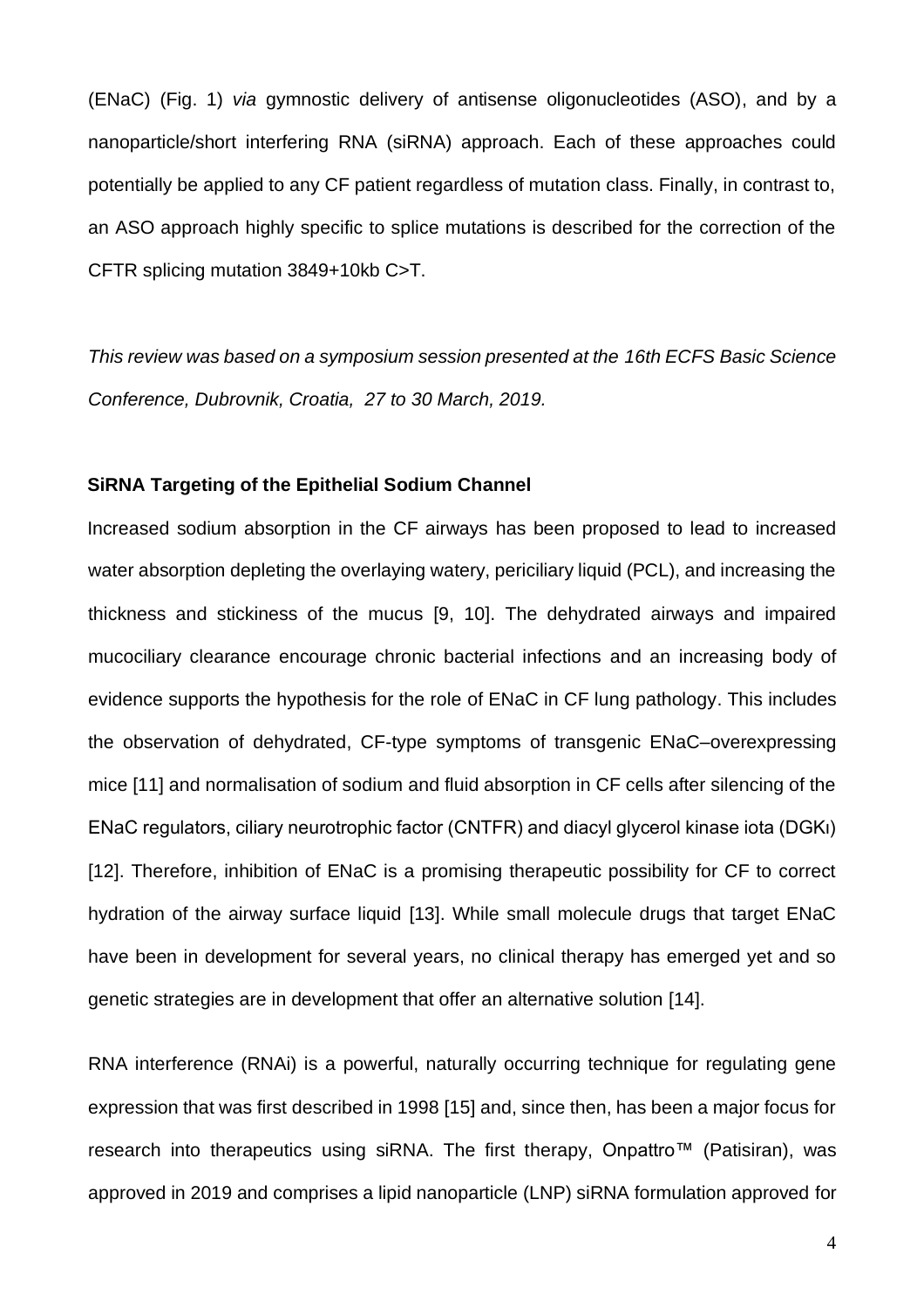the treatment of transthyretin amyloidosis (TTR), a disease involving the liver [12, 13]. We are building on this breakthrough to develop siRNA-mediated therapy for cystic fibrosis by silencing of the αENaC chain with a specific siRNA (siENaCα), delivered with a novel targeted lipid (L)/ peptide (P)/siRNA (R) nanoparticle. The LPR nanoparticle comprises mixtures of cationic liposomes (L) and cationic targeting peptides (P) which self-assemble, electrostatically on mixing with siRNA (R) to form LPR nanocomplexes [16, 17]. The peptide mediates packaging of siRNA through a cationic, sixteen-lysine (K16) motif and targeting through a seven-amino acid motif, SERSMNF, for targeting respiratory epithelial cells [18]. The liposome component (DOTMA/DOPE) enhances transfection efficiency by destabilising the endosomal bilayer allowing release of the nucleic acid to the cytoplasm before endosomal degradation occurs.

LPR transfections performed in CFBE ALI cultures achieved 30% silencing of αENaC in ALI, increasing to approximately 50% from 3 repeat doses, as determined by qRT-PCR [19]*.* This level of silencing was shown to be sufficient to restore mucociliary properties of the epithelium, reduced mucus protein concentration, increased airway surface liquid depth and increased ciliary beat frequency [13]. In addition, the amiloride-responsive, short circuit current was reduced, indicating reduced ENaC channel activity [19]. *In vivo*, murine αENaC was also silenced 30% which was enhanced to 50% by three repeat doses administered at 48h intervals [19]. Others have proposed that this level of silencing of ENaC in CF should be sufficient to restore normal salt and fluid homeostasis in the airways while higher levels of silencing could be deleterious, leading to oedema in the lung [12].

## **Antisense oligonucleotide approaches to CF therapy.**

Antisense technology is a validated drug discovery platform that enables selective targeting of genes of interest. Antisense oligonucleotides (ASOs) bind specifically to their RNA targets through Watson-Crick base pairing to form DNA–RNA heteroduplexes that recruit RNase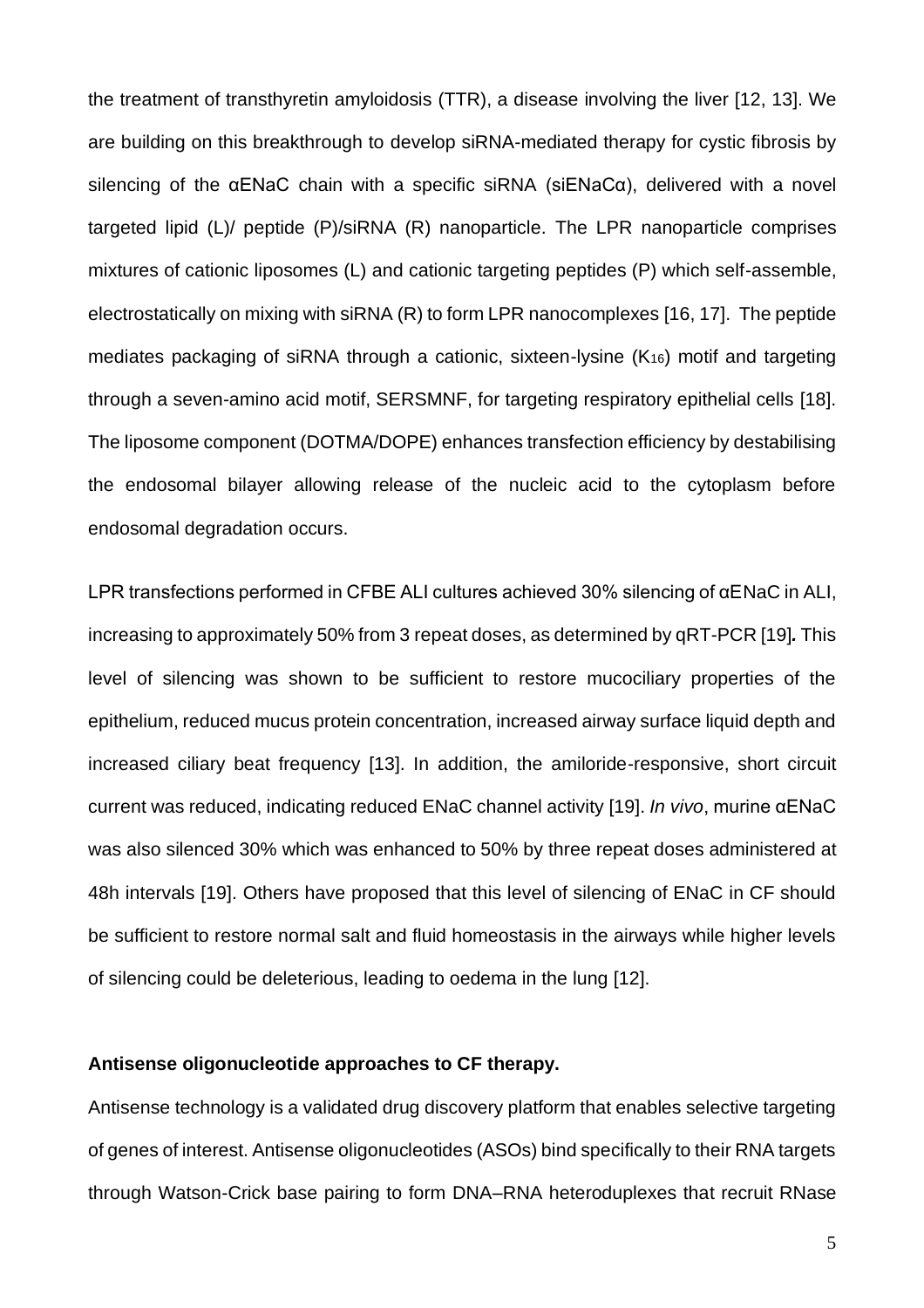H1 leading to the degradation of the target RNA strand. In addition, uniformly modified ASOs can also serve as "steric blockers" to modulate mRNA processing and translation to upregulate specific gene expression [20]. As of today, five antisense therapies from Ionis have been approved for the treatments of several severe genetic diseases including spinal muscular atrophy, hereditary transthyretin-mediated amyloidosis, and familial chylomicronemia syndrome [20]. Inhaled ASO via aerosol delivery is an emerging therapeutic modality for respiratory diseases. with ASO distribution to multiple cell types achieved, including airway epithelial cells where CFTR function is impaired in CF [21, 22]. In addition, ASO aerosol delivery is well-tolerated in rodents, non-human primates and humans

One strategy to ameliorate the CF phenotype in a mutation-agnostic manner is to reduce the activity of the epithelial sodium channel (ENaC) protein, as its hyperactivity leads to airway surface dehydration and mucus accumulation in the lungs of CF patients [8, 9]. We have developed ASOs that target ENaC mRNA and demonstrated that in murine CF-like models, aerosol delivered ASO reduces ENaC expression leading to significant improvement of disease phenotypes including airway hyperresponsiveness, goblet cell metaplasia, mucus overproduction and inflammation with minimum systemic exposure [23]. ENaC ASO is currently in phase I clinical trial.

Another mutation-agnostic strategy is to upregulate CFTR translation via steric blocking ASOs as it was reported that CFTR translation is regulated through the translation regulatory elements in its mRNA. We have previously demonstrated that uniformly modified ASOs can bind to translation regulatory elements in the 5' untranslated region (UTR) of a mRNA to upregulate its translation [24]. With steric blocking ASOs that specifically bind to 5'-UTR of the CFTR mRNA, we successfully increased CFTR protein expression, which led to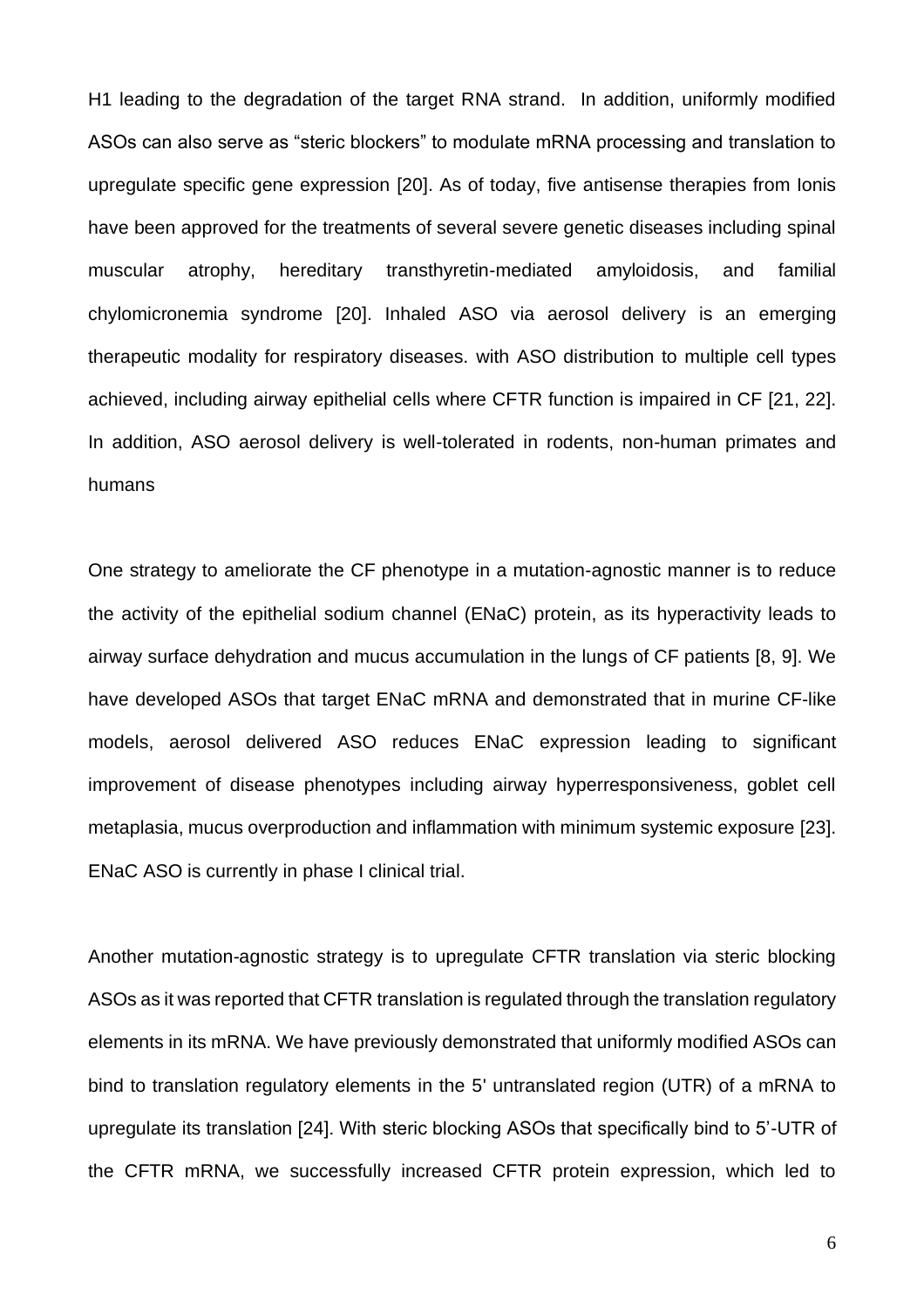significant CFTR function improvement when combined with CFTR correctors in CF patientderived primary cells [25].

A third strategy, which is specific to CFTR with nonsense mutations, is to upregulate the expression of CFTR nonsense alleles using ASOs targeting the nonsense mediated decay (NMD) pathway and translation termination machinery. We have previously successfully applied this strategy in a hemophilia mouse model with nonsense mutation [26]. In cells with *CFTR-W1282X* mutation, we demonstrated that ASO-mediated reduction of NMD factor SMG1 upregulates *W1282X* mRNA and protein expression, which lead to improved CFTR channel activity [27]. Furthermore, ASO mediated reduction of translation termination factors exerts synergistic effect to increase readthrough at PTC in combination with small molecule readthrough agents [26]. We are currently investigating the effect of ASO treatment in various CFTR nonsense mutants and the safety of ASO-mediated NMD inhibition and translational readthrough in the lung.

In summary, antisense technology can provide promising therapies for CF, especially patients with nonsense mutations.

#### **Oligonucleotides for Correction of CFTR mutations that Cause Splice Defects**

A significant proportion of disease-causing mutations in humans affects pre-mRNA splicing. Among these are mutations affecting non-canonical splicing motifs leading to both aberrantly and correctly spliced transcripts [28] Disease severity in patients carrying these mutations is highly variable and correlates with the level of aberrantly spliced transcripts (reviewed in [29]).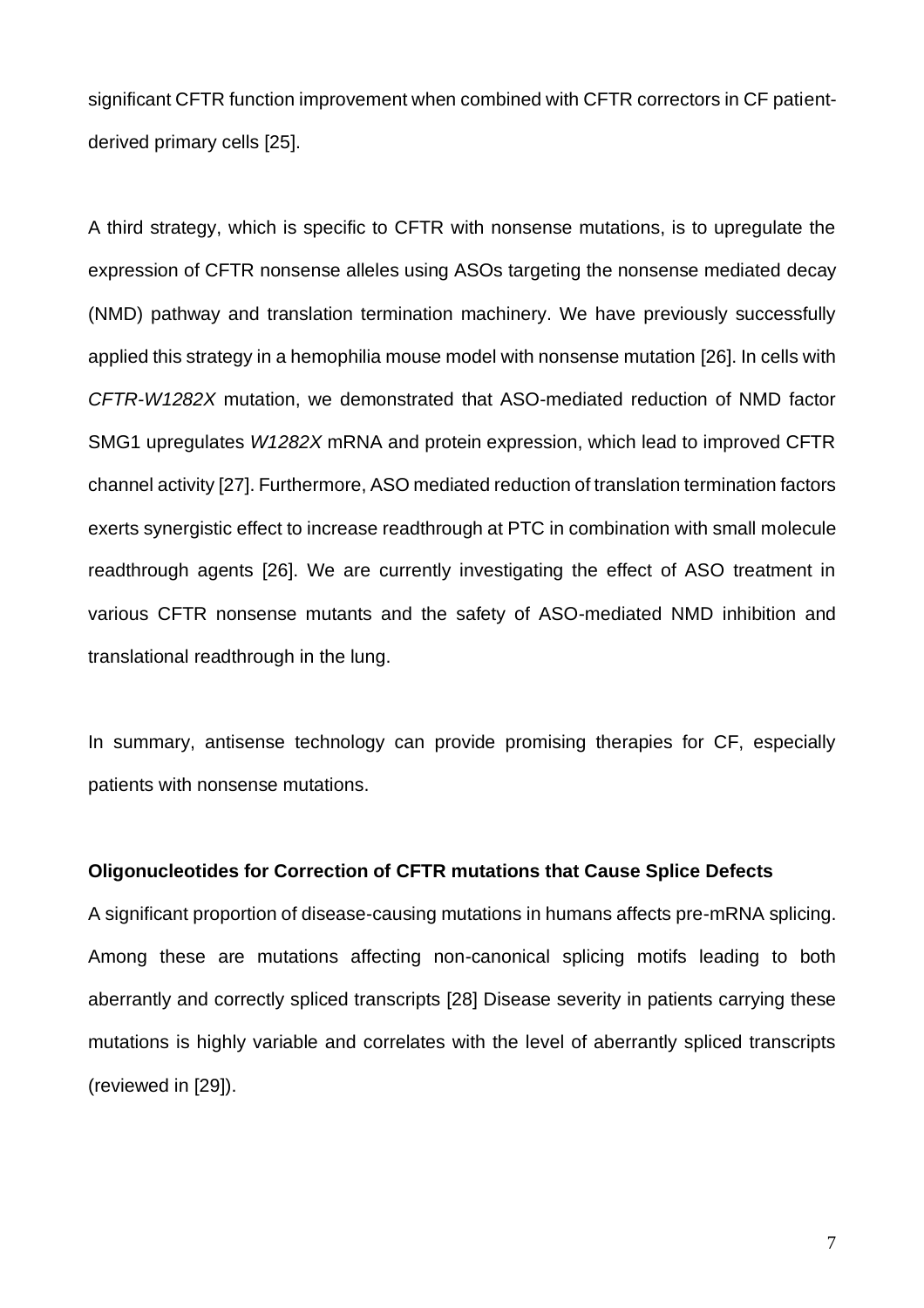One novel therapeutic approach for genetic disorders caused by splicing mutations is based on the administration of Antisense Oligonucleotides (ASOs) [30]. ASOs are single stranded short synthetic RNA-like molecules that are chemically modified to improve their ability to specifically recognize their target RNAs, confer resistance to nucleases and provide favourable pharmacokinetic properties [31]. The potential of ASOs as a therapeutic approach for splicing mutations was demonstrated in several human genetic diseases including Spinomuscular atrophy. Recently a very efficient ASO-based drug (SPINRAZA) was approved by the FDA for these patients (FDA approves first drug for spinal muscular atrophy 2017 (https://www.fda.gov/newsevents/newsroom/pressannouncements/ ucm534611.htm).

In light of these exciting supporting data, ASO-based approaches have great therapeutic potential for CF patients carrying non-canonical splicing mutations. As a model, we focused on the 3849+10kb C-to-T splicing mutation, which leads to inclusion of a cryptic exon in the mature mRNA. Previous work showed that splicing modulation of this mutation by ASOs was possible [6]. In an attempt to develop an efficient ASO-based drug, we designed 2'-Omethyl phosphorothioate-modified (2'-OMe) ASOs, targeted to prevent the recognition of the cryptic exon. Screening of these ASOs led to the identification of several ASOs that significantly modulated the splicing pattern of this mutation. Importantly, we demonstrated that these ASOs restored the CFTR channel function in primary human nasal epithelial cells (HNEs) of patients carrying the 3849 +10kb C-to-T mutation. For improvement of free ASO uptake, we recently synthesized the lead ASOs with the 2'-O-(2-methoxyethyl) oligoribonucleotide phosphorothioate (2'-MOE) backbone. This chemistry further improved the efficiency and potency of the ASO, therefore enabling the use of lower ASO concentrations to fully restore the CFTR function in HNEs. Altogether, our results indicate that ASOs targeted to mask splicing motifs in the CFTR gene can increase the correct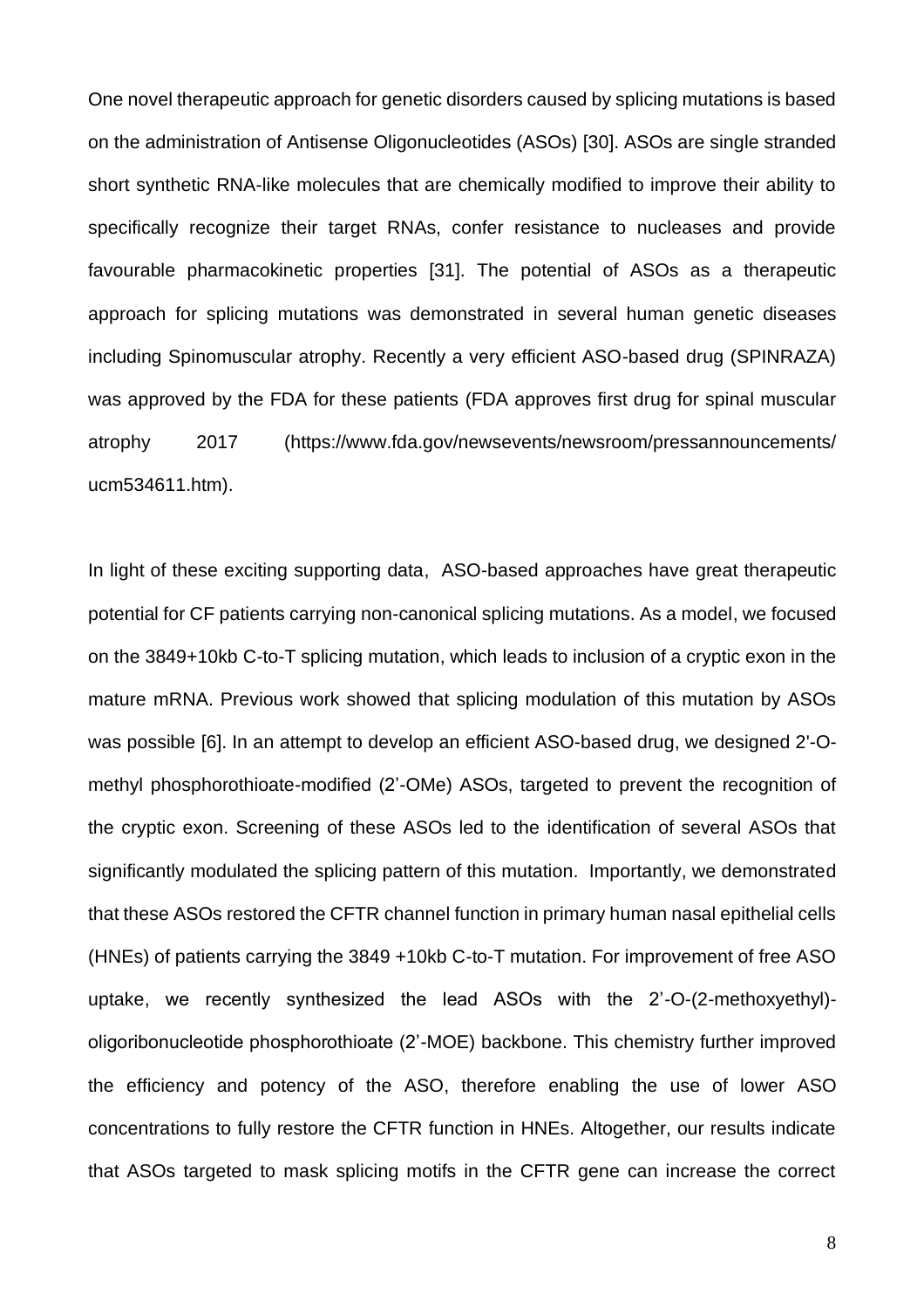splicing of CFTR, leading to restoration of channel function. These results highlight the potential of our lead ASO as a therapeutic approach for CF patients carrying splicing mutations.

#### **Gene Therapy Perspectives**

*In vivo* use of AAV for CF is hampered by pre-existing immunity which excludes many patients from treatment while their immunogenicity is problematic if life-long, repeated delivery is required although solutions have been suggested [32]. Lentiviral vectors of different pseudotypes are also in development for *in vivo* CF therapy, for example by the UK CF Gene Therapy Consortium (UKCFGTC: http://www.cfgenetherapy.org.uk), offering prospects of long term gene expression in the lung but also carrying the risk of insertional oncogenesis, although *in vivo* studies so far have not shown any evidence of this [33]. The UKCFGTC viral gene therapy product comprises the lentivirus SIV pseudotyped with the F and HN proteins of Sendai virus to enable airway epithelial cell entry [29]. The genotoxic risk of this product is mitigated by the presence of self-inactivating (enhancer-free) long terminal repeats (thus minimising readthrough transcription) [30], and by the terminally differentiated, nondividing nature of the target epithelial cells. Importantly, the vector expresses 10-100 fold more CFTR than the non-viral product and can be repeatedly delivered to mouse lungs [31]. The UKCFGTC has partnered with Boehringer Ingelheim and Oxford BioMedica to complete the pre-clinical work necessary to enable a first-in-human trial of this lentiviral product [www.boehringer-ingelheim.com/press-release/newpartnership-develop-gene-therapy-cystic-fibrosis].

Because of concerns over viral vectors, non-viral liposomes have been evaluated more than any other vector [6]. The UKCFGTC developed such a product composed of the cationic liposome GL67A [32] and a novel plasmid pGM169 lacking pro-inflammatory CpG sequences and expressing CFTR cDNA under control of a long-acting promoter [33]. In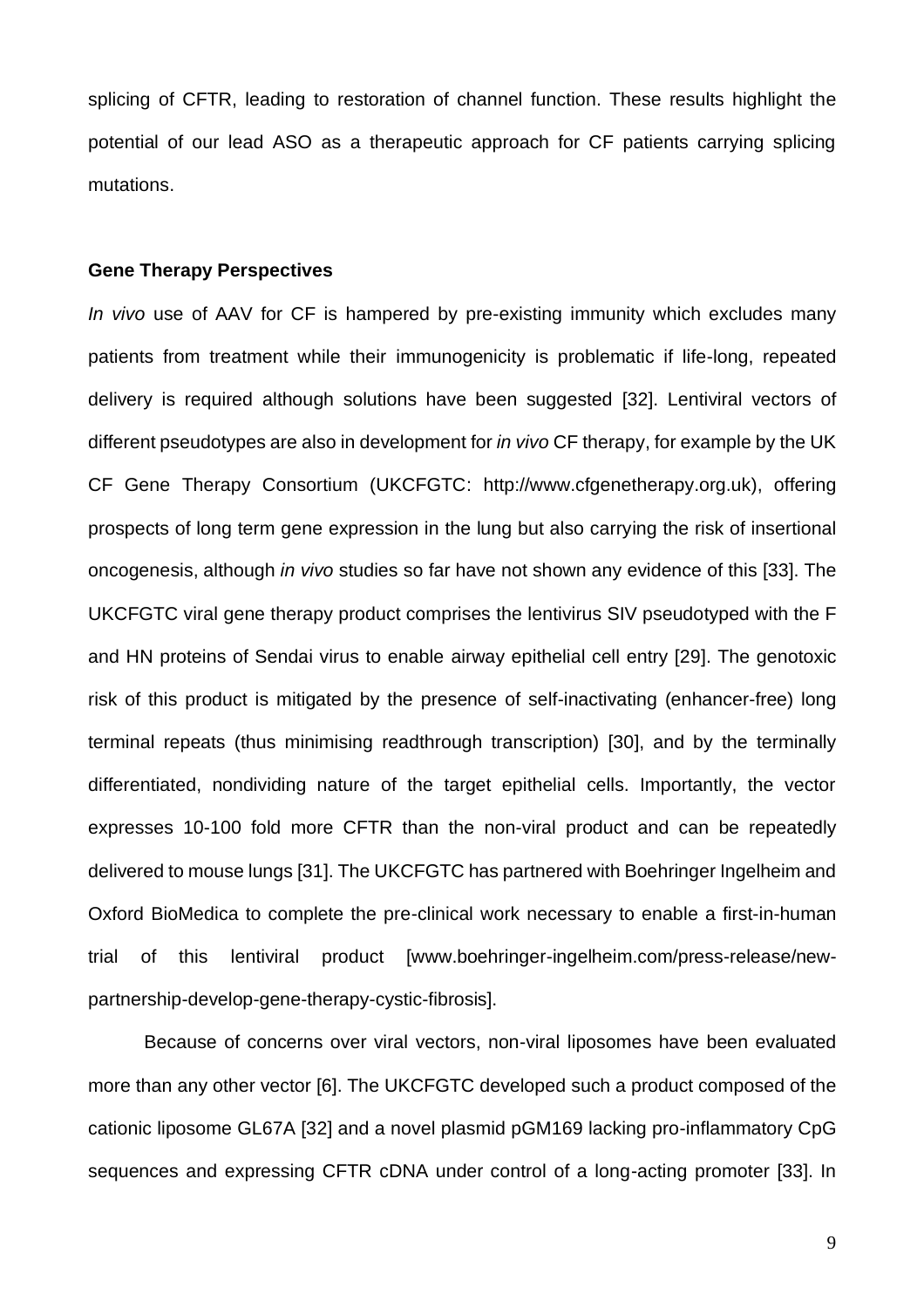2012-2014, pGM169/GL67A was tested in a Phase 2b randomised controlled trial conducted at the Royal Brompton Hospital (London) and the Western General Hospital (Edinburgh) [34]. 116 CF patients, unselected for genotype, completed the protocol. Each received at least nine doses of nebulised pGM169/GL67A or placebo at 28 day intervals. The primary endpoint was the relative change in percentage predicted FEV1 over the 12 month period. There was a modest, statistically significant (p=0.046) treatment effect of 3.7% reflected in a relative stabilisation of FEV1 in the active group compared to a decline in FEV1 in the placebo group [34]. No safety concerns were raised, and secondary outcomes overall favoured the active group. These results established for the first time that gene therapy was capable of favourably modulating CF lung function.

# **Future Studies**

Gene therapy for CF has proven to be more problematic than first anticipated and these problems largely relate to barrier to transfection in the lung from the mucociliary barrier to the intracellular barriers to transfection of the post-mitotic cells lining the airways [34]. These mucociliary barriers in the airways present major challenges in the development of novel genetic therapies and so vectors are required that are specifically designed to better overcome these barriers and several new approaches are in development by viral and nonviral approaches [35]. On the other hand, although it may be somewhat counter-intuitive, oligonucleotides, as reported in this review, appear to be taken up with sufficient efficiency that a liposomal carrier is not required, which also has the advantage of greatly simplifying the production process.

The development of viral vectors including AAV [36, 37] and lentiviral vectors [8] continues for CFTR gene replacement therapies, but other technologies are also advancing rapidly, each of which offers different advantages and disadvantages (Table 1). CFTR mRNA is one of the most promising new approaches to therapy of CF [38, 39] with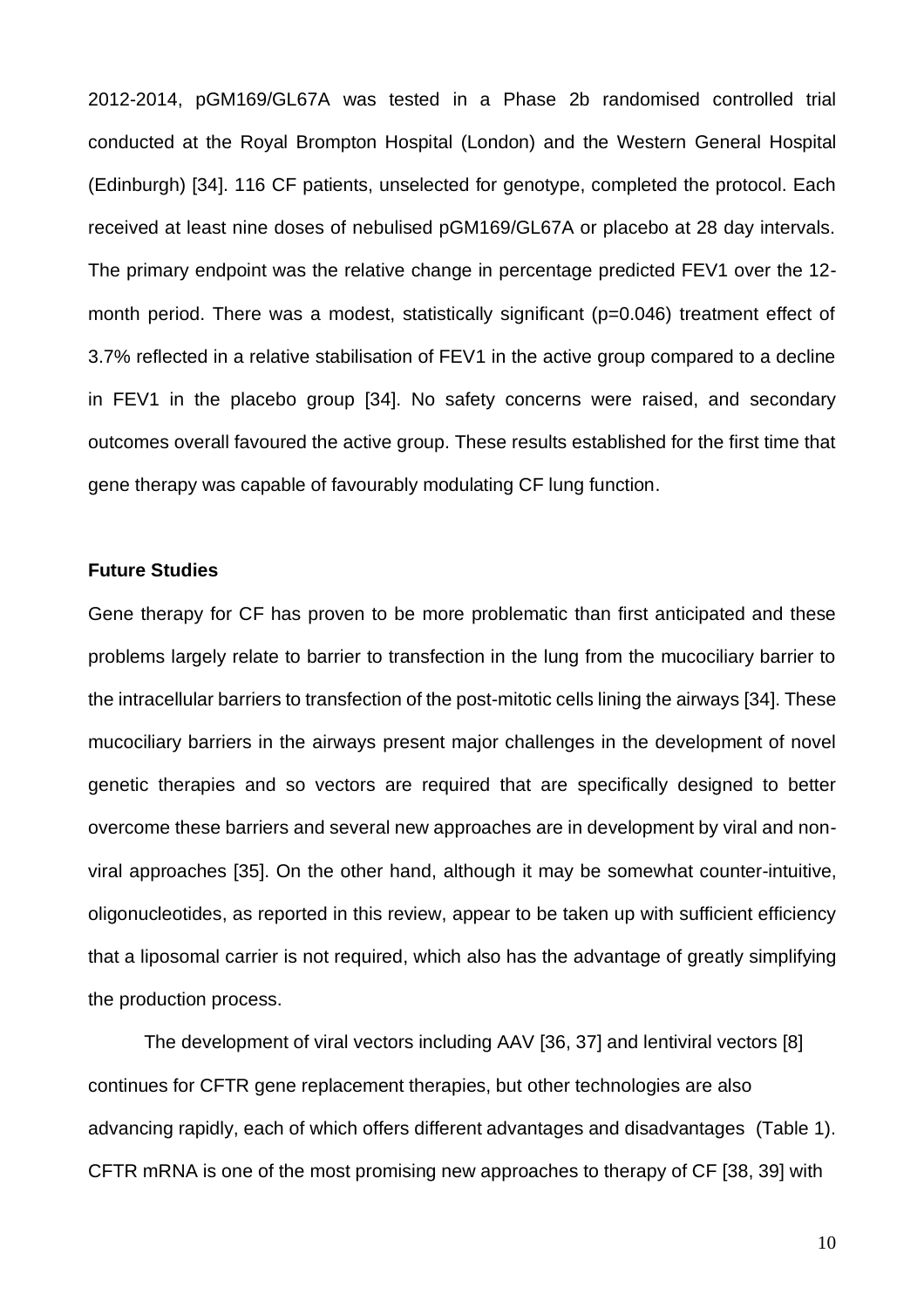encouraging Phase I/II clinical trial results announced recently (Translate Bio; https://tinyurl.com/y6fhv2q2). Advantages of mRNA over pDNA therapy include the cytoplasmic location of the translational machinery, pre-empting the need for nuclear uptake, which eliminates one of the main barriers limiting pDNA efficiency, and so greatly enhances transfection [40]. Further, mRNA does not pose the risk of insertional mutagenesis that has to be considered for plasmid DNA-based gene therapy. Messenger RNA therapies however are highly dependent on efficient nanoparticle delivery systems that can be repeatedly delivered and so it is likely there will be continued developments in this area in the coming years.

CRISPR gene editing for genetic therapies has emerged in recent years and early studies in CF indicate its potential to specifically repair CFTR mutations [41-45]. Viral or nonviral carriers of some kind will be required for delivery of CRISPR which will face the same barriers as experienced for gene therapy. AAV for CF gene editing has found limited application so far due to the vectors inherent packaging constraints. Lentiviral vectors, as for CFTR gene therapy, offer the potential advantages of stable expression of the CRISPR components. while increasing the risk of off-target double strand breaks, in addition to the risk of insertional oncogenesis [46]. Non-viral approaches permit delivery of Cas nucleases as either an mRNA or as the preformed ribonucleoprotein (RNP) complex, offering greater efficiency than non-viral plasmid-mediated transfection of Cas9 and gRNA along with greater safety than lentiviral or AAV vectors by the transient nature of mRNA or RNP [41]. Another interesting possibility under investigation is to edit epithelial progenitor cells, either autologous induced pluripotential stem cells or (iPSCs) or basal cells, and use these as the therapy by engraftment into the CF lung [47-49]. This approach has the advantage of enabling high efficiency editing to be performed *ex vivo* although there remain challenges in expanding and engrafting the corrected cells back into the original donor.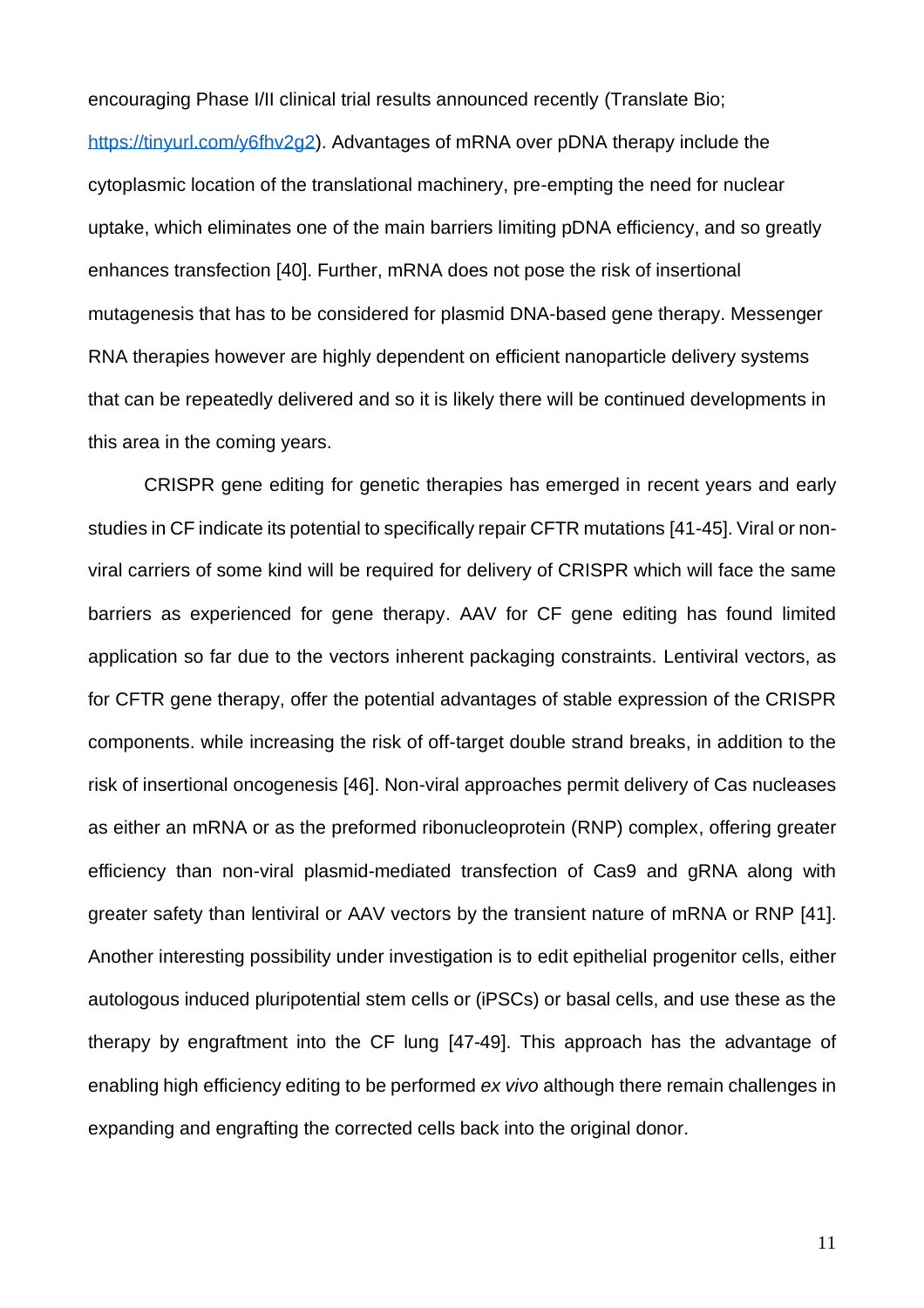A further challenge to consider is that there are numerous cell types in the airway epithelium including goblet, ciliated, Clara cells and others in the pseudostratified airway epithelium, which have recently been characterised in detail by single cell RNA sequencing (scRNAseq) analysis, creating a lung atlas [50, 51]. These studies led to the description of ionocytes, rare cells comprising < 1% of the airway epithelium, that express more than 50% of the CFTR, although, it was long recognised that the airway epithelium contained highand low-CFTR expressing cells [52]. Each cell type plays an important role in the physiological function of the airways and their protection from infection. It is not yet clear how important it will be to target specific cell types within the epithelium, particularly for gene editing approaches.

# **Summary**

This review highlights new genetic approaches to therapy of CF involving oligonucleotides and siRNA. These approaches bypass the some of the obstacles to CF gene therapy by targeting mRNA as the therapeutic target (ENaC), or by correcting a splice defect (3849+10kb C>T). The siRNA approach requires a novel, targeted nanoparticle formulation but the ASO approaches have no requirement for a carrier. With other therapies also in development involving CFTR mRNA and gene editing with CRISPR, as well as new viral and non-viral vector formulations, prospects for CF gene and genetic therapies have never been more promising provided the delivery issues can be overcome.

#### **Conflict of interest**

SH holds equity in Nanogenics Ltd, a non-viral gene therapy company. SG and LH are employees and stockholders of IONIS Pharmaceuticals. BK holds equity in SpliSense.

## **Acknowledgments**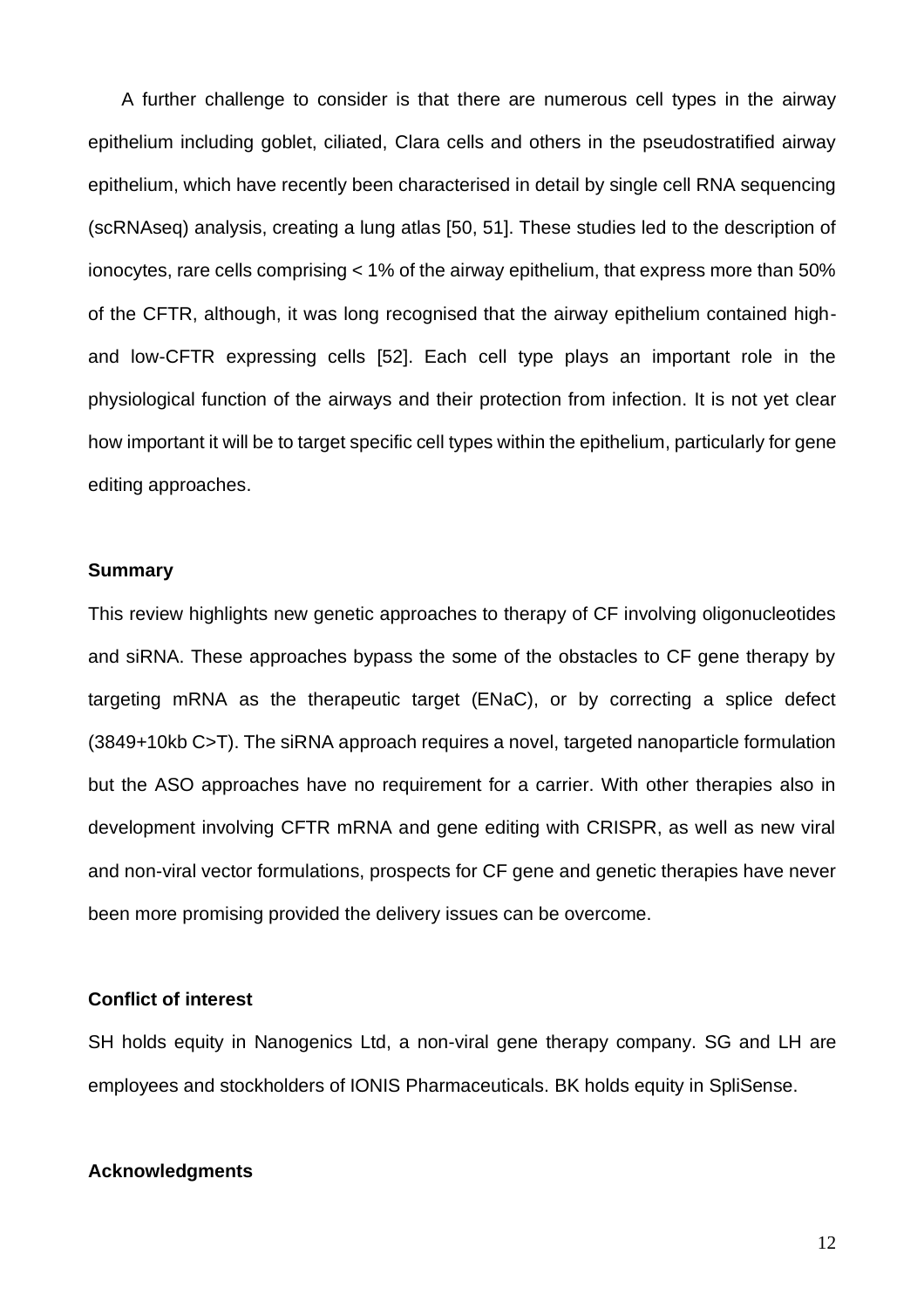SH and AW are supported by the CF Trust and NIHR Great Ormond Street Hospital

Biomedical Research Centre (BRC). ACB acknowledges the support of the UK CF Gene

Therapy Consortium and its funders, in particular the UK National Institute for Health

Research and Department of Health for funding the pGM169/GL67A Phase 2b trial. Ionis

CF projects mentioned in this publication received support from the Cystic Fibrosis

Foundation.

# **REFERENCES**

[1] Ramsey BW, Davies J, McElvaney NG, Tullis E, Bell SC, Drevinek P, et al. A CFTR potentiator in patients with cystic fibrosis and the G551D mutation. N Engl J Med. 2011;365:1663-72.

[2] Wainwright CE, Elborn JS, Ramsey BW. Lumacaftor-Ivacaftor in Patients with Cystic Fibrosis Homozygous for Phe508del CFTR. N Engl J Med. 2015;373:1783-4.

[3] Davies JC, Moskowitz SM, Brown C, Horsley A, Mall MA, McKone EF, et al. VX-659-Tezacaftor-Ivacaftor in Patients with Cystic Fibrosis and One or Two Phe508del Alleles. N Engl J Med. 2018;379:1599-611.

[4] Talamo Guevara M, McColley SA. The safety of lumacaftor and ivacaftor for the treatment of cystic fibrosis. Expert Opin Drug Saf. 2017;16:1305-11.

[5] Griesenbach U, Davies JC, Alton E. Cystic fibrosis gene therapy: a mutation-independent treatment. Curr Opin Pulm Med. 2016;22:602-9.

[6] Cooney AL, McCray PB, Jr., Sinn PL. Cystic Fibrosis Gene Therapy: Looking Back, Looking Forward. Genes (Basel). 2018;9.

[7] Alton EW, Armstrong DK, Ashby D, Bayfield KJ, Bilton D, Bloomfield EV, et al. Repeated nebulisation of non-viral CFTR gene therapy in patients with cystic fibrosis: a randomised, doubleblind, placebo-controlled, phase 2b trial. Lancet Respir Med. 2015;3:684-91.

[8] Alton EW, Beekman JM, Boyd AC, Brand J, Carlon MS, Connolly MM, et al. Preparation for a first-in-man lentivirus trial in patients with cystic fibrosis. Thorax. 2017;72:137-47.

[9] Boucher RC. Cystic fibrosis: a disease of vulnerability to airway surface dehydration. Trends Mol Med. 2007;13:231-40.

[10] Donaldson SH, Boucher RC. Sodium channels and cystic fibrosis. Chest. 2007;132:1631-6. [11] Mall M, Grubb BR, Harkema JR, O'Neal WK, Boucher RC. Increased airway epithelial Na+ absorption produces cystic fibrosis-like lung disease in mice. Nat Med. 2004;10:487-93.

[12] Almaca J, Faria D, Sousa M, Uliyakina I, Conrad C, Sirianant L, et al. High-content siRNA screen reveals global ENaC regulators and potential cystic fibrosis therapy targets. Cell. 2013;154:1390- 400.

[13] Bangel-Ruland N, Tomczak K, Weber WM. Targeting ENaC as a Molecular Suspect in Cystic Fibrosis. Curr Drug Targets. 2015;16:951-7.

[14] Shei RJ, Peabody JE, Kaza N, Rowe SM. The epithelial sodium channel (ENaC) as a therapeutic target for cystic fibrosis. Curr Opin Pharmacol. 2018;43:152-65.

[15] Fire A, Xu S, Montgomery MK, Kostas SA, Driver SE, Mello CC. Potent and specific genetic interference by double-stranded RNA in Caenorhabditis elegans. Nature. 1998;391:806-11.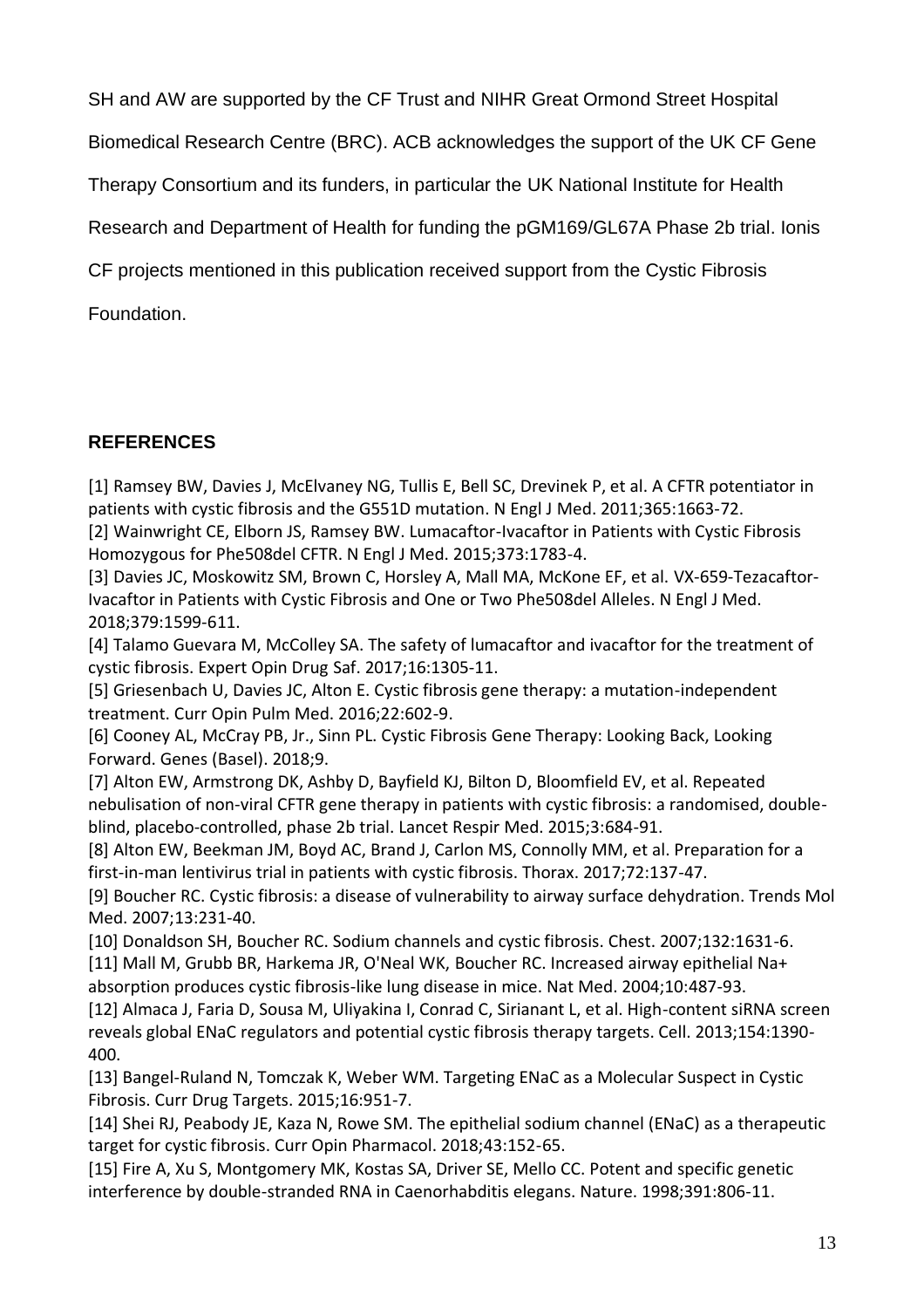[16] Tagalakis AD, He L, Saraiva L, Gustafsson KT, Hart SL. Receptor-targeted liposome-peptide nanocomplexes for siRNA delivery. Biomaterials. 2011;32:6302-15.

[17] Tagalakis AD, Saraiva L, McCarthy D, Gustafsson KT, Hart SL. Comparison of nanocomplexes with branched and linear peptides for siRNA delivery. Biomacromolecules. 2013;14:761-70. [18] Writer MJ, Marshall B, Pilkington-Miksa MA, Barker SE, Jacobsen M, Bell PC, et al. Targeted Gene Delivery to Human Airway Epithelial Cells with Synthetic Vectors Incorporating Novel Targeting Peptides Selected by Phage Display. J Drug Target. 2004;12:185-93.

[19] Tagalakis AD, Munye MM, Ivanova R, Chen H, Smith CM, Aldossary AM, et al. Effective silencing of ENaC by siRNA delivered with epithelial-targeted nanocomplexes in human cystic fibrosis cells and in mouse lung. Thorax. 2018;73:847-56.

[20] Crooke ST. Molecular Mechanisms of Antisense Oligonucleotides. Nucleic Acid Ther. 2017;27:70-7.

[21] Fey RA, Templin MV, McDonald JD, Yu RZ, Hutt JA, Gigliotti AP, et al. Local and systemic tolerability of a 2'O-methoxyethyl antisense oligonucleotide targeting interleukin-4 receptor-alpha delivery by inhalation in mouse and monkey. Inhal Toxicol. 2014;26:452-63.

[22] Karras JG, Crosby JR, Guha M, Tung D, Miller DA, Gaarde WA, et al. Anti-inflammatory activity of inhaled IL-4 receptor-alpha antisense oligonucleotide in mice. Am J Respir Cell Mol Biol. 2007;36:276-85.

[23] Crosby JR, Zhao C, Jiang C, Bai D, Katz M, Greenlee S, et al. Inhaled ENaC antisense oligonucleotide ameliorates cystic fibrosis-like lung disease in mice. J Cyst Fibros. 2017;16:671-80. [24] Liang XH, Shen W, Sun H, Migawa MT, Vickers TA, Crooke ST. Translation efficiency of mRNAs is increased by antisense oligonucleotides targeting upstream open reading frames. Nat Biotechnol. 2016;34:875-80.

[25] Sasaki S, Sun R, Bui HH, Crosby JR, Monia BP, Guo S. Steric Inhibition of 5' UTR Regulatory Elements Results in Upregulation of Human CFTR. Mol Ther. 2019;27:1749-57.

[26] Huang L, Aghajan M, Quesenberry T, Low A, Murray SF, Monia BP, et al. Targeting Translation Termination Machinery with Antisense Oligonucleotides for Diseases Caused by Nonsense Mutations. Nucleic Acid Ther. 2019.

[27] Keenan MM, Huang L, Jordan NJ, Wong E, Cheng Y, Valley HC, et al. Nonsense-mediated RNA Decay Pathway Inhibition Restores Expression and Function of W1282X CFTR. Am J Respir Cell Mol Biol. 2019;61:290-300.

[28] Faustino NA, Cooper TA. Pre-mRNA splicing and human disease. Genes Dev. 2003;17:419-37. [29] Nissim-Rafinia M, Kerem B. Splicing regulation as a potential genetic modifier. Trends Genet. 2002;18:123-7.

[30] Kole R, Krainer AR, Altman S. RNA therapeutics: beyond RNA interference and antisense oligonucleotides. Nat Rev Drug Discov. 2012;11:125-40.

[31] Bennett CF, Swayze EE. RNA targeting therapeutics: molecular mechanisms of antisense oligonucleotides as a therapeutic platform. Annu Rev Pharmacol Toxicol. 2010;50:259-93.

[32] Colella P, Ronzitti G, Mingozzi F. Emerging Issues in AAV-Mediated In Vivo Gene Therapy. Mol Ther Methods Clin Dev. 2018;8:87-104.

[33] Marquez Loza LI, Yuen EC, McCray PB, Jr. Lentiviral Vectors for the Treatment and Prevention of Cystic Fibrosis Lung Disease. Genes (Basel). 2019;10.

[34] Ferrari S, Geddes DM, Alton EW. Barriers to and new approaches for gene therapy and gene delivery in cystic fibrosis. Adv Drug Deliv Rev. 2002;54:1373-93.

[35] Hart SL, Harrison PT. Genetic therapies for cystic fibrosis lung disease. Curr Opin Pharmacol. 2017;34:119-24.

[36] Cooney AL, Thornell IM, Singh BK, Shah VS, Stoltz DA, McCray PB, Jr., et al. A Novel AAVmediated Gene Delivery System Corrects CFTR Function in Pigs. Am J Respir Cell Mol Biol. 2019;61:747-54.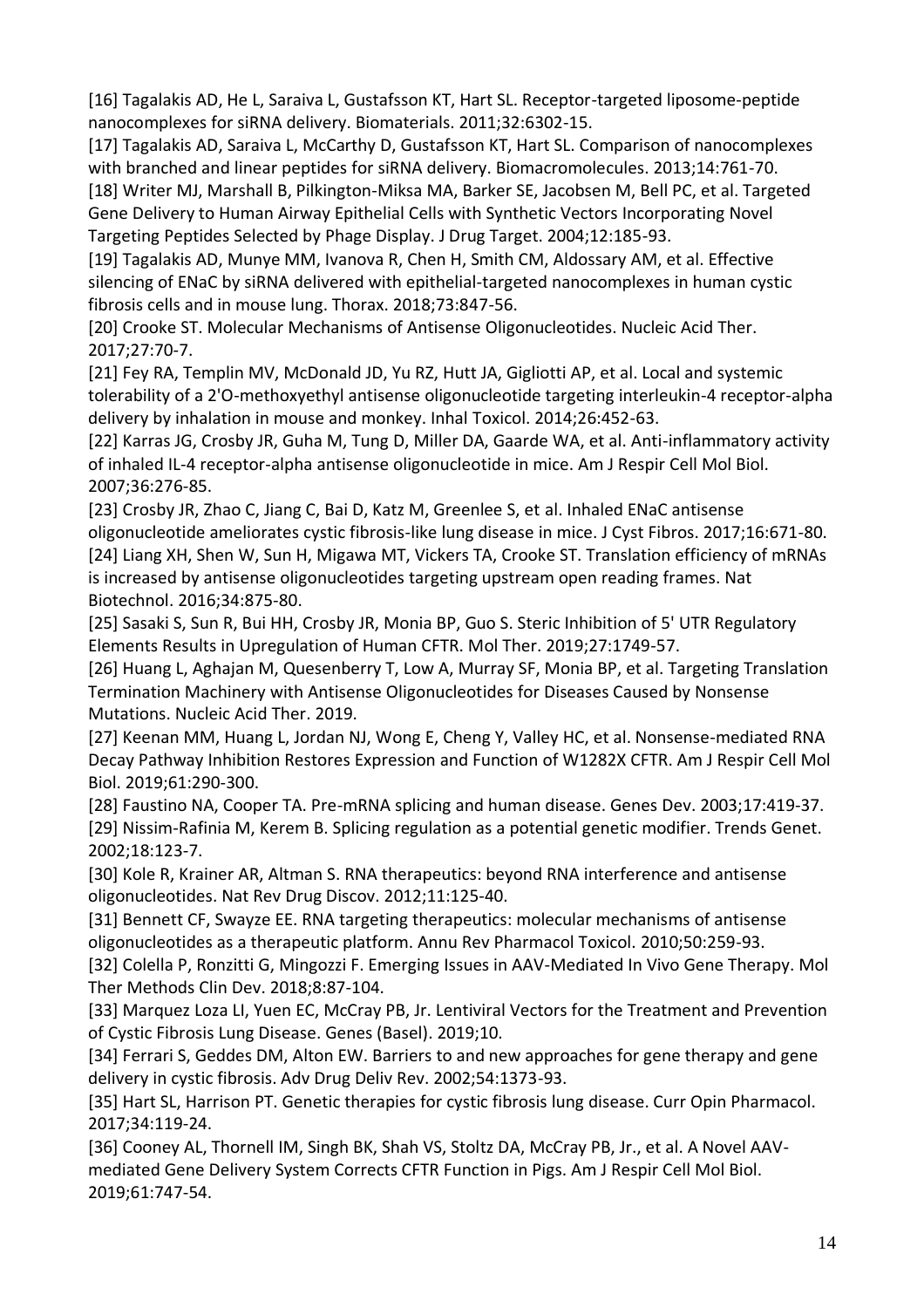[37] Yan Z, McCray PB, Jr., Engelhardt JF. Advances in gene therapy for cystic fibrosis lung disease. Hum Mol Genet. 2019;28:R88-R94.

[38] Johler SM, Rejman J, Guan S, Rosenecker J. Nebulisation of IVT mRNA Complexes for Intrapulmonary Administration. PLoS One. 2015;10:e0137504.

[39] Robinson E, MacDonald KD, Slaughter K, McKinney M, Patel S, Sun C, et al. Lipid Nanoparticle-Delivered Chemically Modified mRNA Restores Chloride Secretion in Cystic Fibrosis. Mol Ther. 2018;26:2034-46.

[40] Dowdy SF. Overcoming cellular barriers for RNA therapeutics. Nat Biotechnol. 2017;35:222-9. [41] Ruan J, Hirai H, Yang D, Ma L, Hou X, Jiang H, et al. Efficient Gene Editing at Major CFTR Mutation Loci. Molecular therapy Nucleic acids. 2019;16:73-81.

[42] Mention K, Santos L, Harrison PT. Gene and Base Editing as a Therapeutic Option for Cystic Fibrosis-Learning from Other Diseases. Genes (Basel). 2019;10.

[43] Sanz DJ, Hollywood JA, Scallan MF, Harrison PT. Cas9/gRNA targeted excision of cystic fibrosiscausing deep-intronic splicing mutations restores normal splicing of CFTR mRNA. PLoS One. 2017;12:e0184009.

[44] Crane AM, Kramer P, Bui JH, Chung WJ, Li XS, Gonzalez-Garay ML, et al. Targeted correction and restored function of the CFTR gene in cystic fibrosis induced pluripotent stem cells. Stem Cell Reports. 2015;4:569-77.

[45] Schwank G, Koo BK, Sasselli V, Dekkers JF, Heo I, Demircan T, et al. Functional repair of CFTR by CRISPR/Cas9 in intestinal stem cell organoids of cystic fibrosis patients. Cell Stem Cell. 2013;13:653-8.

[46] Maule G, Casini A, Montagna C, Ramalho AS, De Boeck K, Debyser Z, et al. Allele specific repair of splicing mutations in cystic fibrosis through AsCas12a genome editing. Nat Commun. 2019;10:3556.

[47] Ghosh M, Ahmad S, White CW, Reynolds SD. Transplantation of Airway Epithelial Stem/Progenitor Cells: A Future for Cell-Based Therapy. Am J Respir Cell Mol Biol. 2017;56:1-10. [48] Rosen C, Shezen E, Aronovich A, Klionsky YZ, Yaakov Y, Assayag M, et al. Preconditioning allows engraftment of mouse and human embryonic lung cells, enabling lung repair in mice. Nat Med. 2015;21:869-79.

[49] Gui L, Qian H, Rocco KA, Grecu L, Niklason LE. Efficient intratracheal delivery of airway epithelial cells in mice and pigs. Am J Physiol Lung Cell Mol Physiol. 2015;308:L221-8.

[50] Montoro DT, Haber AL, Biton M, Vinarsky V, Lin B, Birket SE, et al. A revised airway epithelial hierarchy includes CFTR-expressing ionocytes. Nature. 2018;560:319-24.

[51] Plasschaert LW, Zilionis R, Choo-Wing R, Savova V, Knehr J, Roma G, et al. A single-cell atlas of the airway epithelium reveals the CFTR-rich pulmonary ionocyte. Nature. 2018;560:377-81.

[52] Engelhardt JF, Yankaskas JR, Ernst SA, Yang Y, Marino CR, Boucher RC, et al. Submucosal glands are the predominant site of CFTR expression in the human bronchus. Nat Genet. 1992;2:240-8.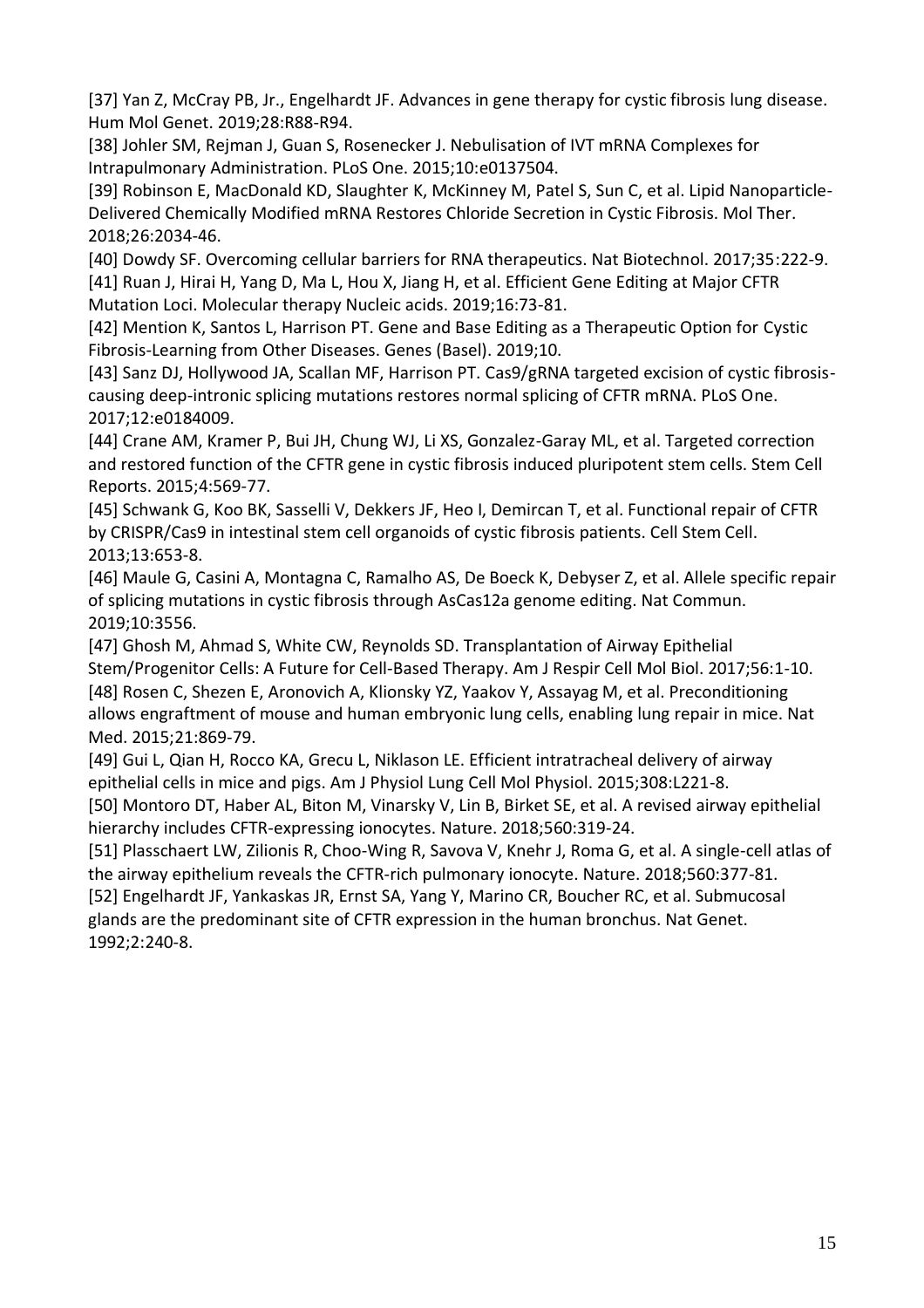# **FIGURES**



*Figure 1. Schematic of the epithelial sodium channel (ENaC). The channel consists of 3 subunits (α, β, and γ or δ), with each subunit formed of two transmembrane domains and an extracellular loop. In human airways, ENaC is activated by proteolytic cleavage of the extracellular loops of α and γ- subunits.*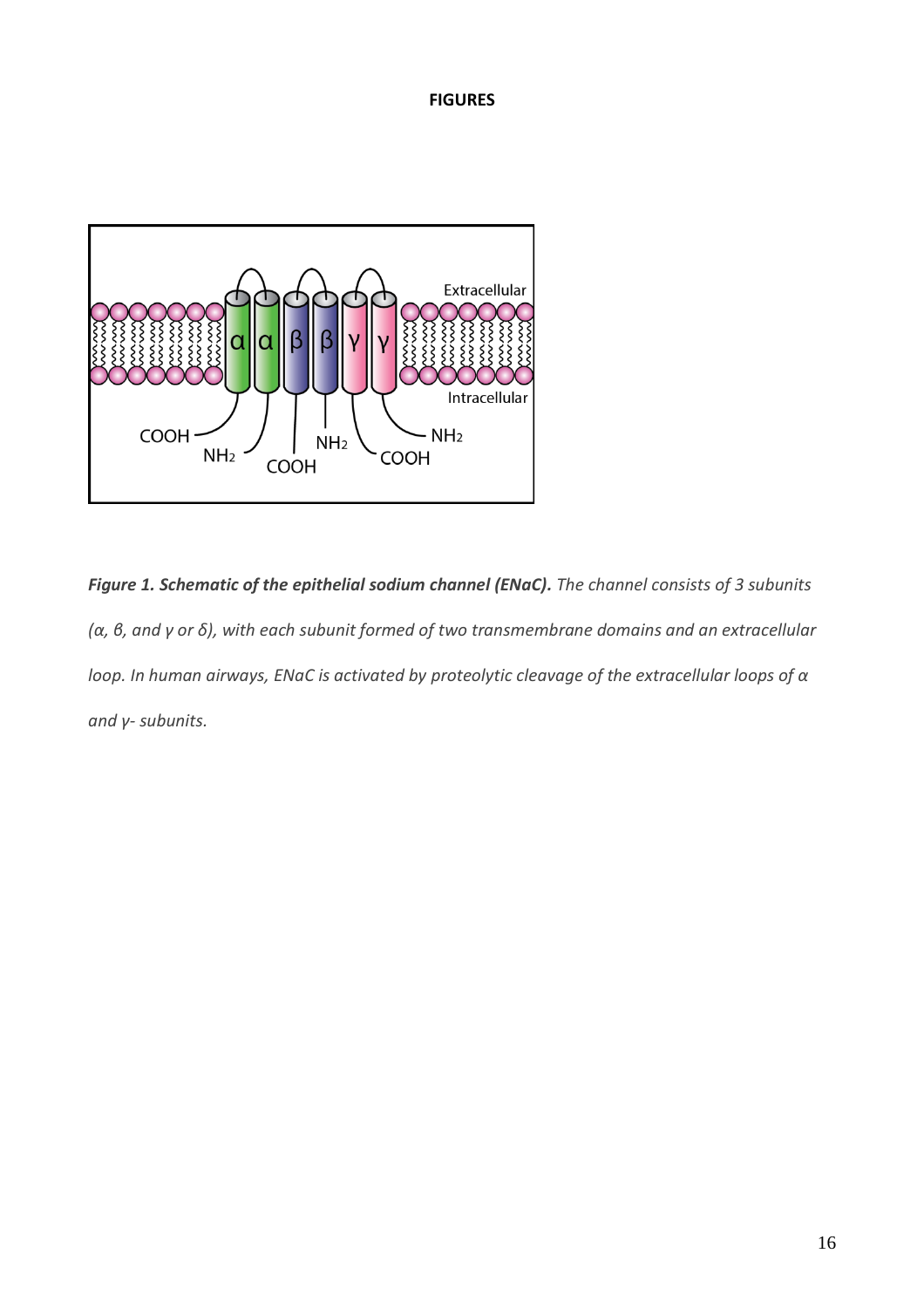

*Figure 2. Antisense approaches for cystic fibrosis Illustrations of 1) ASO-mediated reduction of ENaC expression; 2) ASO-mediated upregulation of CFTR translation; 3) ASO-mediated reduction of NMD and translation termination factors that results in upregulation of CFTR expression*